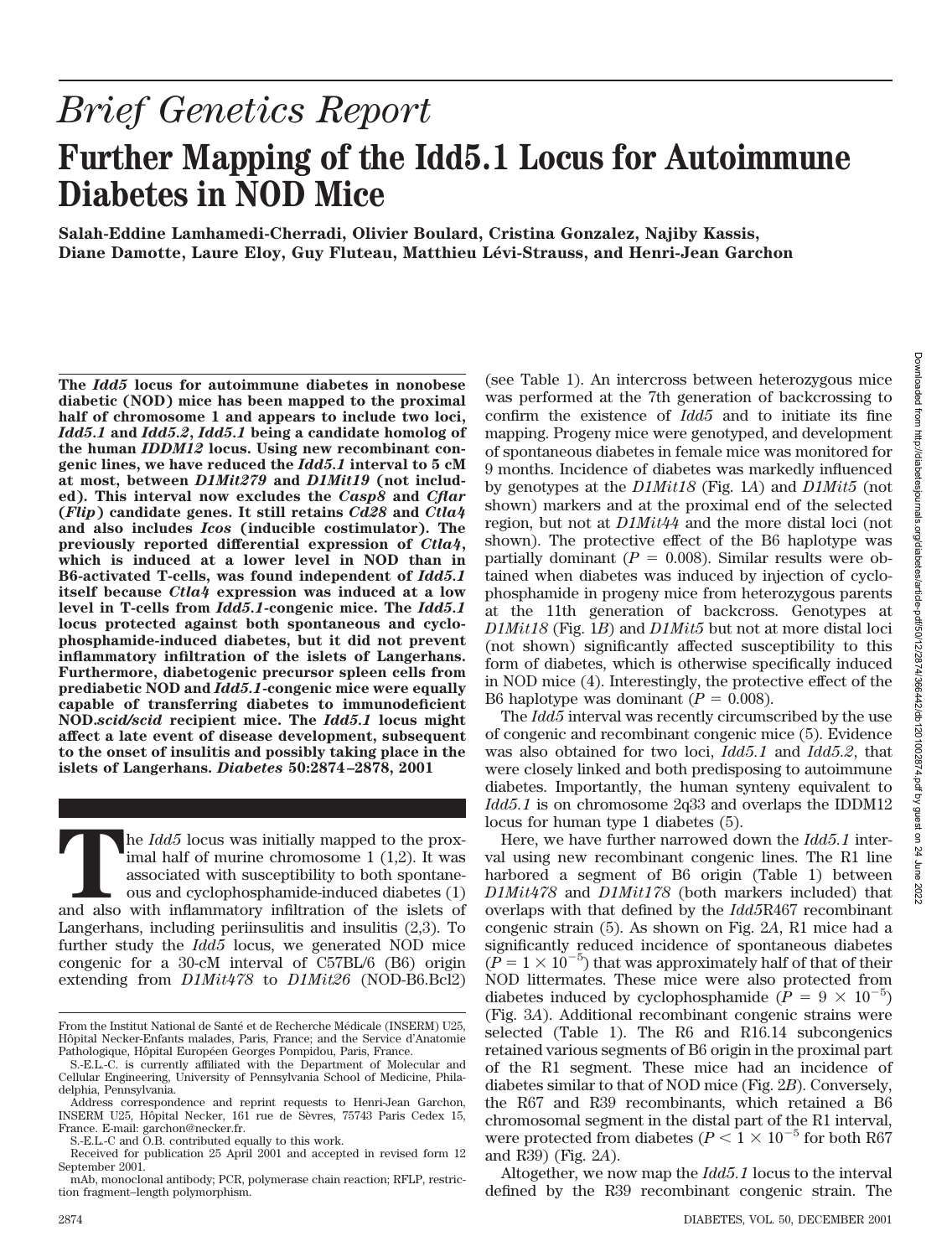| TABLE 1                                                                         |  |  |
|---------------------------------------------------------------------------------|--|--|
| Mapping the <i>idd5.1</i> interval with congenic and recombinant congenic lines |  |  |

| Marker              | Gene             | Genetic distance<br>$(cM)^*$ | <b>MGD</b><br>distance <sup>†</sup> | NOD.B6-Bcl2 | R1                       | R6                       | R16.14                   | R67                      | R39        |
|---------------------|------------------|------------------------------|-------------------------------------|-------------|--------------------------|--------------------------|--------------------------|--------------------------|------------|
| D1Mit213            |                  |                              | 25.7                                | <b>NOD</b>  | <b>NOD</b>               | <b>NOD</b>               | <b>NOD</b>               | <b>NOD</b>               | <b>NOD</b> |
| D1Mit478            |                  | 0.18(4/2274)                 | 30.5                                | <b>B6</b>   | <b>B6</b>                | <b>B6</b>                | <b>NOD</b>               | <b>NOD</b>               | <b>NOD</b> |
| <b>D1Mit18</b>      |                  | 2.2(51/2274)                 | 29.7                                | <b>B6</b>   | <b>B6</b>                | <b>B6</b>                | <b>NOD</b>               | <b>NOD</b>               | <b>NOD</b> |
| D1Mit530            |                  | 0.31(7/2274)                 | $32.1\,$                            | <b>B6</b>   | <b>B6</b>                | <b>B6</b>                | <b>B6</b>                | <b>NOD</b>               | <b>NOD</b> |
| D1Mit74             |                  | 0.35(8/2274)                 | 31.3                                | B6          | <b>B6</b>                | <b>B6</b>                | <b>B6</b>                | <b>NOD</b>               | <b>NOD</b> |
| D1Mit414            |                  | 0.13(3/2274)                 | 32.1                                | <b>B6</b>   | <b>B6</b>                | <b>B6</b>                | <b>B6</b>                | B <sub>6</sub>           | <b>NOD</b> |
|                     | $C\text{flar}$   |                              | 30.1                                | $-\S$       | $\overline{\phantom{0}}$ | $\overline{\phantom{0}}$ | $\overline{\phantom{0}}$ | $\overline{\phantom{0}}$ |            |
| D1Nds27             | Casp8            |                              | 30.1                                | B6          | <b>B6</b>                | $\overline{\phantom{0}}$ | B6                       | <b>B6</b>                | <b>NOD</b> |
| D1Mit161            |                  | 0.09(2/2274)                 | 27.0                                | <b>B6</b>   | <b>B6</b>                | <b>NOD</b>               | <b>B6</b>                | <b>B6</b>                | <b>NOD</b> |
| D1Mit279            |                  | 0.22(5/2274)                 | 33.3                                | <b>B6</b>   | <b>B6</b>                | <b>NOD</b>               | <b>B6</b>                | <b>B6</b>                | <b>NOD</b> |
| D1Mit302            |                  | 0(0/2274)                    | 32.8                                | B6          | <b>B6</b>                | <b>NOD</b>               | <b>NOD</b>               | <b>B6</b>                | <b>B6</b>  |
| D1Mit22             |                  | 0.09(2/2274)                 | 32.8                                | <b>B6</b>   | <b>B6</b>                | <b>NOD</b>               | <b>NOD</b>               | <b>B6</b>                | <b>B6</b>  |
| D1Mit479            |                  | 0.11(2/1811)                 | 32.8                                | <b>B6</b>   | <b>B6</b>                | <b>NOD</b>               | <b>NOD</b>               | <b>B6</b>                | <b>B6</b>  |
|                     | Cd28             |                              | 30.1                                | B6          | <b>B6</b>                | <b>NOD</b>               | <b>NOD</b>               | B6                       | <b>B6</b>  |
| D1Nds25             |                  |                              |                                     | <b>B6</b>   | <b>B6</b>                | <b>NOD</b>               | <b>NOD</b>               | <b>B6</b>                | <b>B6</b>  |
|                     | Ctla4            |                              | 30.1                                | <b>B6</b>   | <b>B6</b>                | <b>NOD</b>               | <b>NOD</b>               | <b>B6</b>                | <b>B6</b>  |
|                     | lcos             |                              | 32.0                                | B6          | B6                       | <b>NOD</b>               | <b>NOD</b>               | <b>B6</b>                | <b>B6</b>  |
| D1Mit249            |                  | 0(0/1811)                    | 32.8                                | <b>B6</b>   | <b>B6</b>                | <b>NOD</b>               | <b>NOD</b>               | <b>B6</b>                | <b>B6</b>  |
| D1Mit301            |                  | 0.55(10/1811)                | 32.8                                | <b>B6</b>   | <b>B6</b>                | <b>NOD</b>               | <b>NOD</b>               | <b>B6</b>                | <b>B6</b>  |
| D1Mit303            |                  | 0.66(12/1811)                | 34.8                                | B6          | <b>B6</b>                | <b>NOD</b>               | <b>NOD</b>               | <b>B6</b>                | <b>B6</b>  |
| <i>D1Mit300</i>     |                  | 0(0/1811)                    | 32.8                                | <b>B6</b>   | <b>B6</b>                | <b>NOD</b>               | <b>NOD</b>               | <b>B6</b>                | <b>B6</b>  |
| D1Mit480            |                  | 0.11(2/1811)                 | 32.8                                | <b>B6</b>   | <b>B6</b>                | <b>NOD</b>               | <b>NOD</b>               | <b>B6</b>                | <b>B6</b>  |
| D1Mit5              |                  | 0.50(9/1811)                 | 32.8                                | <b>B6</b>   | <b>B6</b>                | <b>NOD</b>               | <b>NOD</b>               | B <sub>6</sub>           | <b>B6</b>  |
| D1Mit156            |                  | 0(0/1811)                    | 32.8                                | <b>B6</b>   | <b>B6</b>                | <b>NOD</b>               | <b>NOD</b>               | <b>B6</b>                | <b>B6</b>  |
| D1Mit21             |                  | 1.0(8/784)                   | 32.8                                | <b>B6</b>   | <b>B6</b>                | <b>NOD</b>               | <b>NOD</b>               | <b>B6</b>                | <b>B6</b>  |
| D1Mit178            |                  | 1.8(14/784)                  | 34.8                                | <b>B6</b>   | B <sub>6</sub>           | <b>NOD</b>               | <b>NOD</b>               | B <sub>6</sub>           | <b>B6</b>  |
| <b>D1Mit19</b>      |                  | 5.4(18/334)                  | 36.9                                | <b>B6</b>   | <b>NOD</b>               | $\rm NOD$                | $\rm NOD$                | <b>NOD</b>               | <b>NOD</b> |
|                     | $Nramp$ :        |                              | 39.2                                | —           | $\equiv$                 |                          |                          |                          |            |
| D1Mit44             |                  | 2.4(8/334)                   | 50.3                                | <b>B6</b>   | <b>NOD</b>               | <b>NOD</b>               | <b>NOD</b>               | <b>NOD</b>               | <b>NOD</b> |
| D1Mit48             |                  | 3.3(11/334)                  | 54.0                                | <b>B6</b>   | <b>NOD</b>               | <b>NOD</b>               | <b>NOD</b>               | <b>NOD</b>               | <b>NOD</b> |
| D1Mit11             |                  | 1.5(5/334)                   | 58.7                                | <b>B6</b>   | <b>NOD</b>               | <b>NOD</b>               | <b>NOD</b>               | <b>NOD</b>               | <b>NOD</b> |
|                     | Bcl <sub>2</sub> | 0.9(3/334)                   | 59.8                                | <b>B6</b>   | <b>NOD</b>               | <b>NOD</b>               | <b>NOD</b>               | <b>NOD</b>               | <b>NOD</b> |
| D1Mit26             |                  | 5.7(19/334)                  | 62.1                                | <b>B6</b>   | <b>NOD</b>               | <b>NOD</b>               | <b>NOD</b>               | <b>NOD</b>               | <b>NOD</b> |
| D1Mit <sub>30</sub> |                  |                              | 70.0                                | <b>NOD</b>  | <b>NOD</b>               | <b>NOD</b>               | <b>NOD</b>               | <b>NOD</b>               | <b>NOD</b> |

\*Intermarker distance determined from the ratio of recombinants to meiosis in our progeny mice; †distance from the centromere (in cM) according to the Mouse Genome Database; ‡location according to ref. 5; §not genotyped.

centromeric boundary of this interval lies between the *D1Mit279* and *D1Mit302/D1Mit22* markers. This location therefore rules out the segment comprising the region between *D1Mit478* and *D1Mit302/D1Mit22* that was previously part of the *Idd5.1* interval (5). The distal boundary of R39 is more loosely limited and maps between the *D1Mit178* and *D1Mit19* markers, and thus it cannot be distinguished with currently available markers from the distal boundary defined by the *Idd5*R467 line (5). As a result, the size of the *Idd5.1* interval ranges from 3.0 to 5.0 cM.

The newly restricted *Idd5.1* locus excludes *Cflar* and *Casp8*, two important candidate genes (5). It still retains the two costimulatory receptors *Cd28* and *Ctla4*. No coding polymorphism between NOD and B6 was identified in these two genes (6; S.-E.L.-C., O.B., unpublished observations). By endonuclease restriction of both genomic DNA (Southern blot analysis) and polymerase chain reaction (PCR)-amplified intronic sequences, restriction fragment–length polymorphism (RFLP) between the two strains were characterized (see RESEARCH DESIGN AND METH-ODS). Typing of recombinant haplotypes for these RFLPs allowed for the placement of *Ctla4* telomeric to *Cd28*.

Such noncoding polymorphisms could have a regulatory

DIABETES, VOL. 50, DECEMBER 2001 2875

function that results in differential expression of *Ctla4* or *Cd28*. Indeed, *Ctla4* is induced in activated T-cells at a lower level in NOD than in B6 mice (6) (Fig. 4). This is consistent with a contribution of the *Ctla4* gene to the autoimmune predisposition of NOD mice, because *Ctla4* is viewed as a negative regulator of T-cell activation (7), and *Ctla4*-null mice develop early lethal pleiotropic dysimmune manifestations (8). However, activated T-cells from R67 congenic mice expressed *Ctla4* at a low level, like their NOD parent (Fig. 4). The decrease of inducible *Ctla4* expression in NOD T-cells is therefore unlikely to be determined at the *Ctla4* locus itself or at a closely linked gene included in the *Idd5.1* interval.

Inducible costimulator (*Icos*), which facilitates T-cell activation, is another important regulatory molecule homologous to *Ctla4* and *Cd28* (9). The *Icos* gene was located in the vicinity of *Cd28* and *Ctla4* (10). A polymorphic dinucleotide repeat was identified in the second intron of the *Icos* sequence. Using this marker, *Icos* was located in the R39 interval, telomeric to *Cd28* and tightly linked to *Ctla4*, *D1Nds25*, and *D1Mit249*. Because the expression and nucleotide sequence of *Icos* have not yet been characterized in NOD mice, it is an important candidate that warrants additional investigation.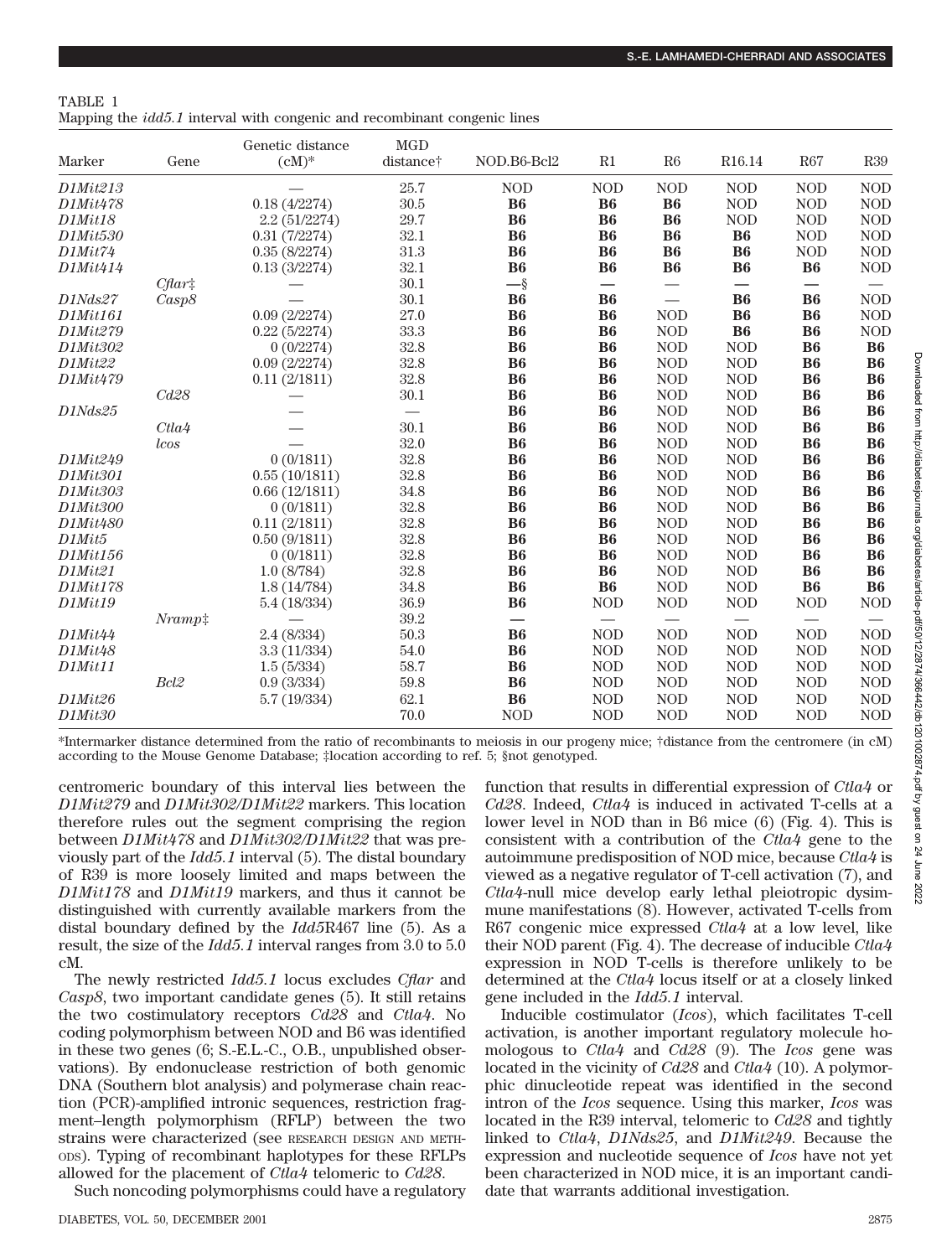

**FIG. 1. Influence of the** *D1Mit18* **marker on the cumulative frequency of spontaneous (***A***) and cyclophosphamide-induced (***B***) diabetes in intercrossed congenic mice. Heterozygous mice at the 7th (***A***) or 11th (***B***) generation of backcrossing for the [***D1Mit18***-***D1Mit26***] interval were intercrossed. Progeny mice were genotyped for markers spanning the interval and were monitored for development of spontaneous (***A***) or cyclophosphamide-induced (***B***) diabetes.**

The *Idd5* region defined by the large *Idd5*R8 segment did not affect inflammatory infiltration of the islets of Langerhans, as determined from tissue sections stained with hematoxylin and eosin (5). This was also the case for the smaller *Idd5.1* interval harbored by the R67 recombinant congenic line (data not shown). Transfer experiments were performed to determine whether diabetes protection occurred before or after the entry of these inflammatory cells into the islets of Langerhans. Prediabetic spleen cells from NOD or R67 donor mice were infused into immunodeficient NOD.*scid/scid* recipient mice. As shown in Fig. 3*B*, spleen cells from both donors were equally capable of transferring diabetes. This finding is consistent with an 35

35

**FIG. 2. Cumulative incidence of spontaneous diabetes in resistant (***A***) and sensitive (***B***) recombinant congenic mice and in NOD control mice.**

association of *Idd5.1* with resistance to induction of diabetes by cyclophosphamide, because this drug is thought to require the presence of insulitis to be effective. The *Idd5.1* gene might therefore act at a late stage of disease development, subsequent to the onset of insulitis and possibly taking place in the islets of Langerhans. For example, it might affect the late differentiation of inflammatory cells into cytotoxic cells or modulate  $\beta$ -cell sensitivity to autoimmune aggression.

With the rapid progress of the Mouse Genome Sequencing program, the current size of the *Idd5.1* interval makes the identification of the *Idd5.1* gene a feasible task. Construction and sequencing of a contig covering the region of interest should be carried out concurrently with the search for DNA polymorphisms. Knowing the site of expression of *Idd5.1* should be helpful in testing correlations between these polymorphisms and quantitative variation of candidate gene expression. Such quantitative variation could be the basis of *Idd5.1* if the pathogenic DNA alteration maps outside the coding region.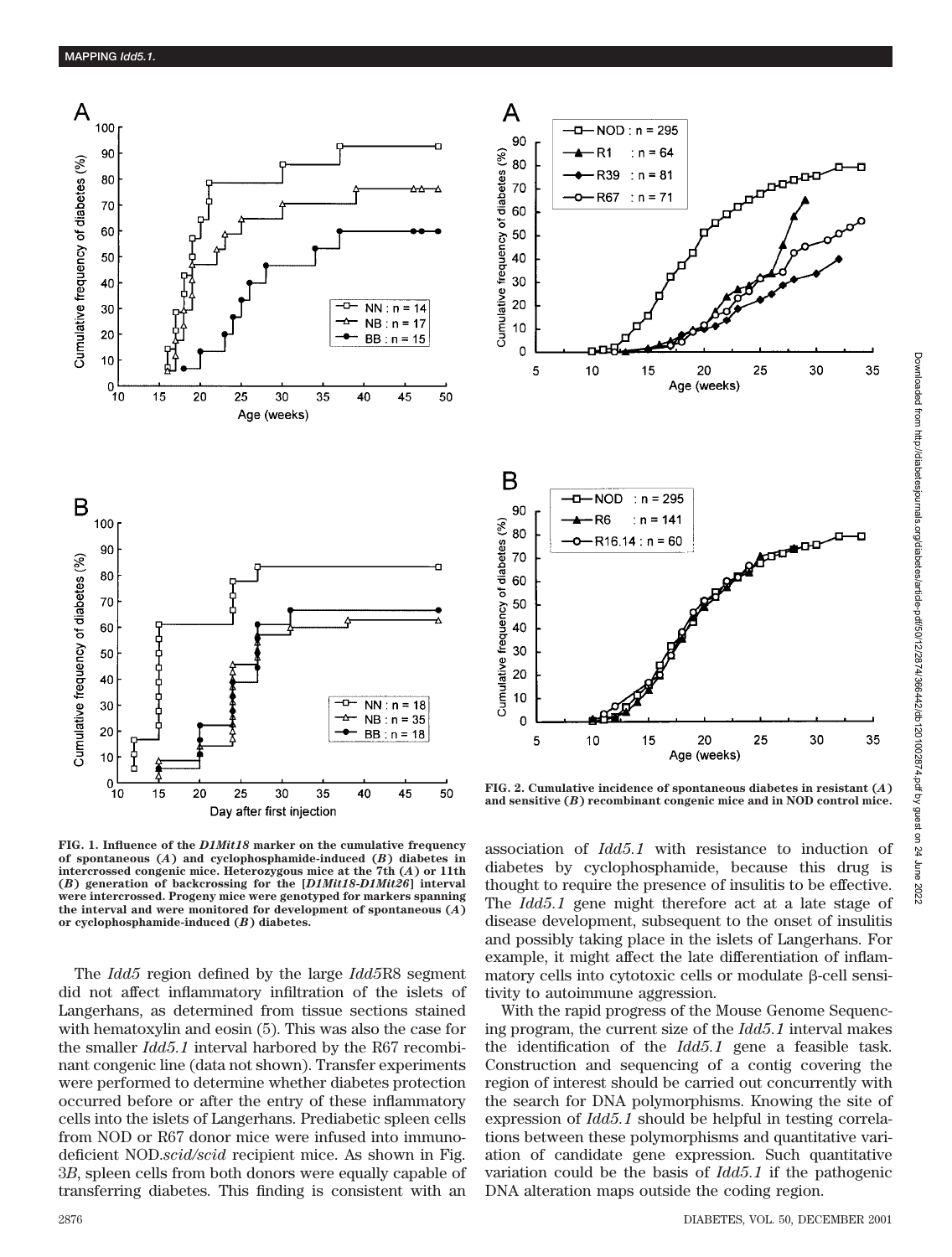



Cumulative frequency of diabetes (%)  $-NOD: n = 47$ 30  $R67 : n = 40$ 20  $10$  $\Omega$ 25 5 10 20 15 Day after transfer

**FIG.** 3. A: Resistance of  $Idd5.1$  (R1) congenic mice ( $\bullet$ ) to cyclophos**phamide-induced diabetes compared with NOD controls ().** *B***: Transfer of diabetes into immunodeficient NOD.***scid/scid* **mice by diabeto**genic precursor spleen cells from NOD ( $\Box$ ) and R67 congenic mice ( $\bullet$ ).

## **RESEARCH DESIGN AND METHODS**

**Mice and genetic analysis.** NOD and C57BL6/J (B6) mice were bred in our animal facilities under specific pathogen-free conditions, in keeping with the European Union legislation on animal care. NOD mice congenic for the portion of chromosome 1 derived from the B6 strain and comprising the region between *D1Mit478* and *D1Mit26* (both markers included) were bred by iterative backcrossing with NOD parents and by genotypic selection of heterozygous mice at each generation. The R1 homozygous line was established by appropriate sister-brother matings at the 10th generation of backrossing. Other recombinant congenic lines were derived from the R1 line after a large (1,490 progeny mice) backcross of R1 heterozygous mice with NOD parents. The R16.14 was a secondary recombinant derived from one of these primary recombinant congenic lines.

**Diabetes assessment and transfer experiments.** Development of spontaneous diabetes was followed weekly by testing urinary levels of glucose with glukotest (Roche). Mice were classified as diabetic after producing two consecutive tests of  $3+$  or higher. Diabetes was also induced in 8- to 10-week-old mice by two intraperitoneal injections of cyclophosphamide (200 mg/kg) on days 0 and 14. Diabetes onset was then monitored daily for 30 days. For transfer experiments, donor spleen cells were prepared from 10-week-old prediabetic NOD or R67 congenic mice. T-cells were enumerated with a fluorescein isothiocyanate–labeled anti-CD3 monoclonal antibody (mAb) (clone 145-2C11). An equivalent of  $2 \times 10^6$  T-cells was injected intravenously into immunodeficient NOD.*scid/scid* recipient mice. Incidences of diabetes were compared with the log-rank test.

**FIG. 4. Ctla4 expression in activated T cells from NOD (dotted line), B6 (thin line) and R67 (thick line) mice. Spleen cells were stimulated for 2 days by ligation of CD3. Cells were then harvested, permeabilized, and stained with a phycoerythrin-tagged anti-Ctla4 mAb and analyzed by fluorocytometry. These profiles are representative of three NOD** mice (mean  $\pm$  SD, 60.0  $\pm$  1.3% of Ctla4-positive cells), three B6 (80.5  $\pm$ 1.2) and four  $R67$  (55.1  $\pm$  1.7). The differences between B6 and NOD or B6 and R67 were significant (*P* value of Student's  $t$  test  $4 \times 10^{-5}$  and  $4 \times 10^{-6}$ , respectively). Two additional experiments yielded similar **results.**

**Polymorphisms and genetic map.** Microsatellite markers that are polymorphic between NOD and B6 were drawn from the Massachusetts Institute of Technology database (11) (see website at www-genome.mit.wi.edu) and, for *D1Nds25* and *D1Nds27*, from the recent report by Hill et al. (5). Orders and distances between loci were those of the Mouse Genome Database (12) (see website at www.informatics.jax.org). Previously unordered markers in the *Idd5* interval were ordered by the typing of recombinant haplotypes and minimization of the number of recombination events.

RFLPs of *Ctla4* and *Cd28* genes between NOD and B6 strains were typed by Southern blot hybridization with cDNA probes, using standard protocols (13). The *Ctla4* probe was a partial cDNA probe (position 324–922, Genbank accession number X05719). An RFLP was identified with *Xba*I (14 kb in NOD, 8 kb in B6). The *Cd28* probe was also a partial cDNA probe (position 60–676, Genbank accession number M34563). An RFLP was identified with *Bgl*II (3.2 kb in NOD, 0.8 kb in B6).

PCR-RFLPs were also characterized in the *Ctla4* gene by amplification of genomic DNA using oligonucleotide primers (forward and reverse: position 324–343 and 922–901 of the cDNA, sequence CACAGAGAAGAATACAGTGG and GCTCTCTGTTCTGCTCCTTAGC, respectively) located in the second and third exons, respectively. The resulting PCR product  $(\sim2 \text{ kb})$  was cut with *Hin*fI and migrated on a 2% agarose gel. A polymorphic fragment between NOD ( $\sim$ 240 nt) and B6 ( $\sim$ 220 nt) was visualized by ethidium bromide staining.

A CA/GA complex repeat was identified in the second intron of the *Icos* gene by inspection of available sequence data (Genbank accession number AF327185). It was amplified with the following primers: forward ATCTCCAA GACTTCTCCCAC and reverse AATGAGCTGCTGTCAACTAC. Polymorphic PCR products were separated by agarose gel electrophoresis.

Typing of recombinant haplotypes for the above polymorphisms led to this most likely order:

## *cen*-*D1Mit302/D1Mit22*)-(*D1Mit479/Cd28*)-

*D1Nds25/Ctla4/Icos/D1Mit249*)-*D1Mit301*-tel.

**T-cell activation and Ctla4 staining.** Cell suspensions were prepared from spleens of 6-week-old mice and cultured at  $2 \times 10^6$  cells/ml with soluble anti-CD3 mAb (clone 145-2C11) at  $0.5 \mu$ g/ml. After 48 h, cells were harvested, fixed with 2.5% formaldehyde, permeabilized with 0.1% saponin, and stained with a phycoerythrin-conjugated anti-Ctla4 mAb (clone UC10-4F10; Pharmingen). Flow cytometry was performed on a FACScan (Becton Dickinson). At